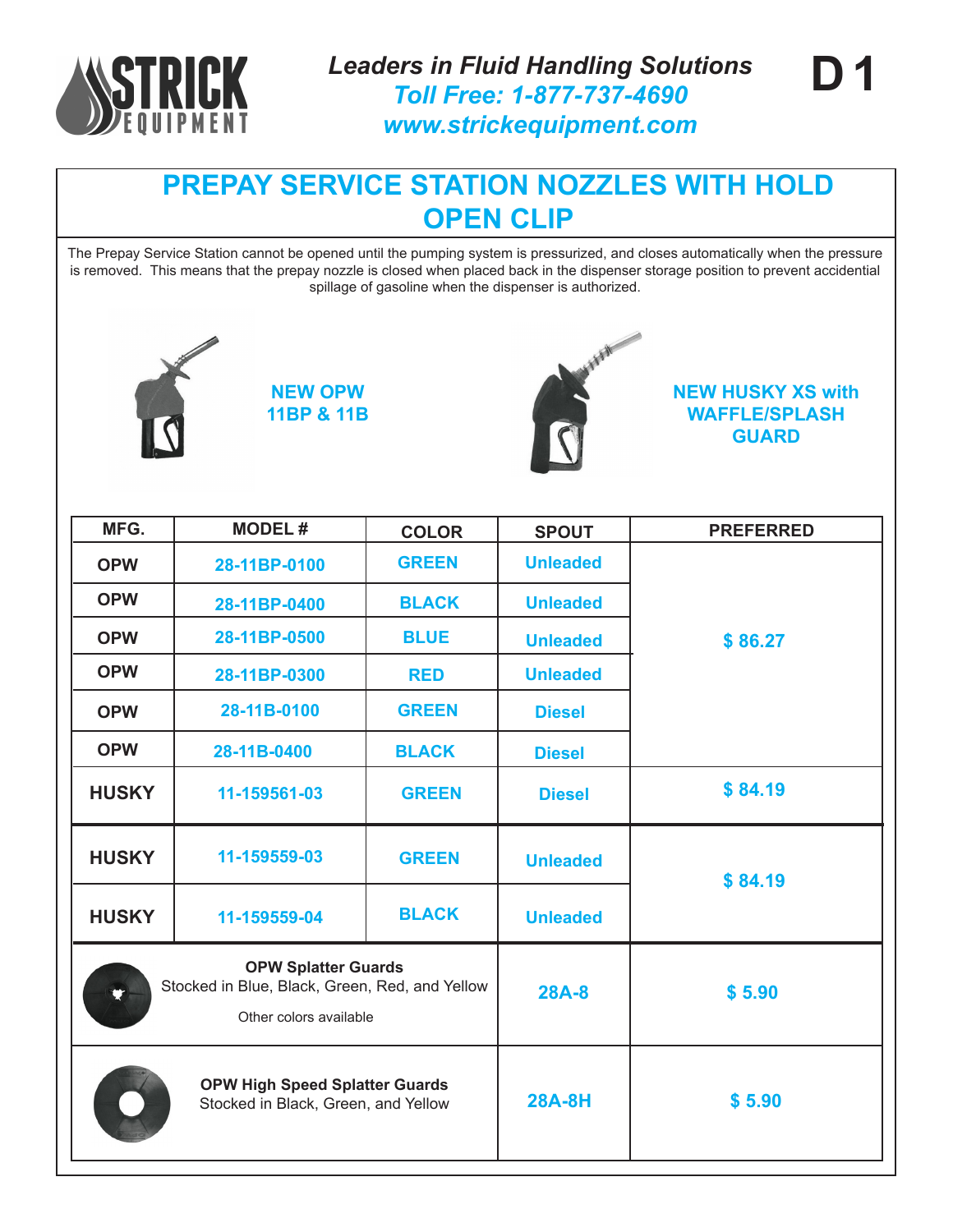

**Note:** The 11A nozzle with hold open clip is **NOT** UL 2586 listed, and should only be used on Commercial and Agricultural applications where UL 2586 is not required.

# **NON-PREPAY SERVICE STATION NOZZLES W/ HOLD OPEN CLIP**

The 11A series non-prepay automatic nozzle Non-UL has a hold open clip. Small, trim, lightweight, easy and convenient to use, the 11A is a rugged performer that offers long life and reliable service.



**Note:** The 11A nozzle without hold open clip is UL 2586 listed and is available by special order.

| <b>MFG</b> | <b>MODEL#</b>    | <b>COLOR</b> | <b>SPOUT</b>    | <b>PREFERRED</b> |
|------------|------------------|--------------|-----------------|------------------|
| <b>OPW</b> | 28-11AP-0100-NUL | <b>GREEN</b> | <b>Unleaded</b> |                  |
| <b>OPW</b> | 28-11AP-0400-NUL | <b>BLACK</b> | <b>Unleaded</b> |                  |
| <b>OPW</b> | 28-11AP-0500-NUL | <b>BLUE</b>  | <b>Unleaded</b> |                  |
| <b>OPW</b> | 28-11AP-0300-NUL | <b>RED</b>   | <b>Unleaded</b> | \$72.78          |
| <b>OPW</b> | 28-11A-0100-NUL  | <b>GREEN</b> | <b>Diesel</b>   |                  |
| <b>OPW</b> | 28-11A-0400-NUL  | <b>BLACK</b> | <b>Diesel</b>   |                  |

## **1290 Style Automatic Fuel Oil Nozzle**



**1 1/2" Threads**

| <b>MFG</b>    | <b>MODEL#</b> | <b>DESCRIPTION</b> | <b>PREFFERED</b> |
|---------------|---------------|--------------------|------------------|
| <b>OPW</b>    | 28-1290-0050  | <b>NEW OPW</b>     | \$413.37         |
| <b>CATLOW</b> | 05-CV90-001   | <b>NEW CATLOW</b>  | \$405.27         |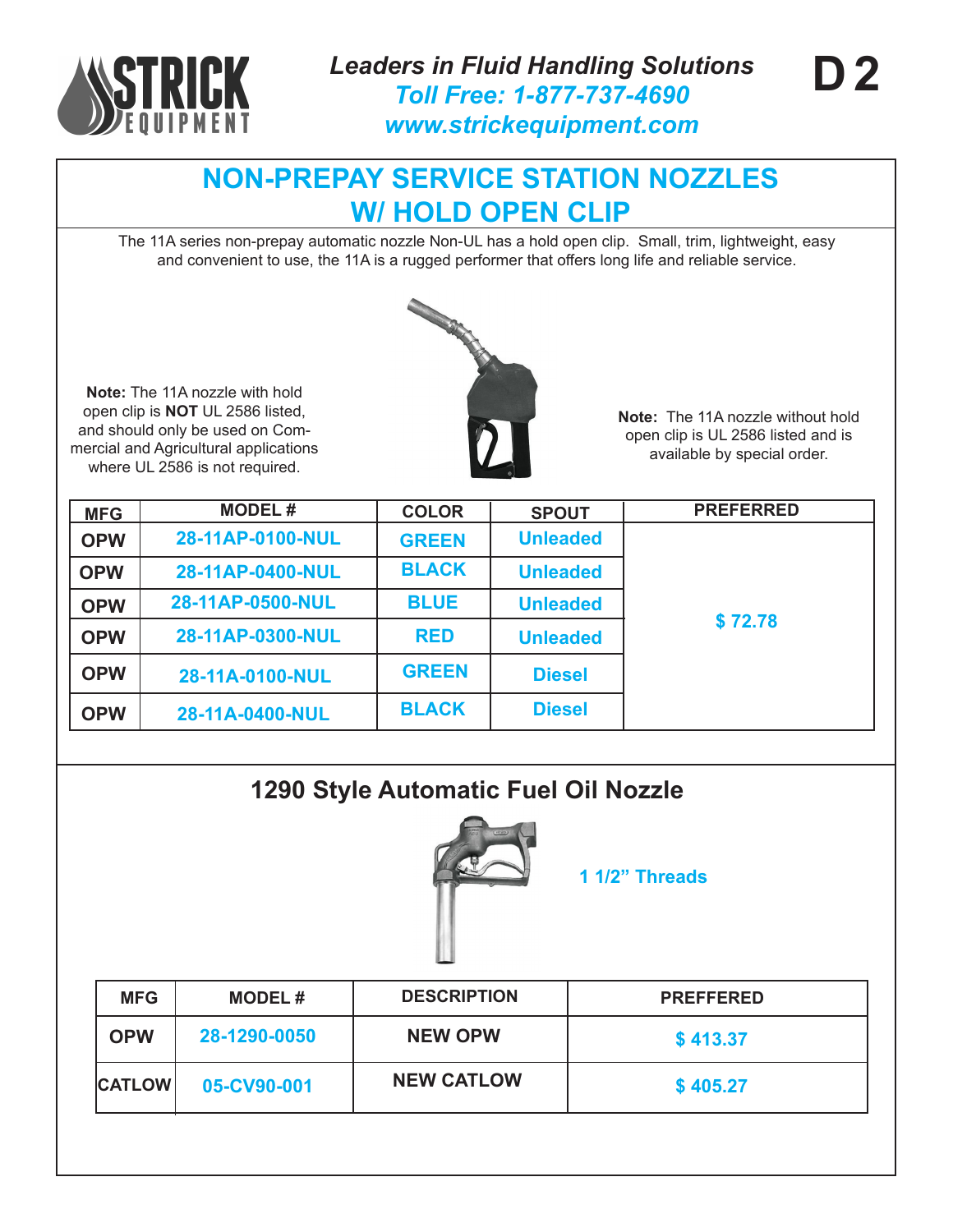

# **New OPW 7HB Prepay High Volume Nozzles**

The 7HB is a high-flow refueling nozzle with an exclusive "satellite" feature that helps prevent blind side spills that can result in fuel loss and clean-up expense. The OPW 7HB cannot be opened until the pumping system is pressurized and closes automatically when the pressure is turned off.

**Note:** The 7HB is UL 2586 rated and has a hold open clip.

**NEW OPW 7HB**

**HUSKY**

| <b>MFG</b>   | <b>MODEL#</b> | <b>DESCRIPTION</b>      | <b>COLOR</b> | <b>PREFERRED</b> |
|--------------|---------------|-------------------------|--------------|------------------|
| <b>OPW</b>   | 28-7HB-5100   | <b>NO ANCHOR RING</b>   | <b>GREEN</b> |                  |
| <b>OPW</b>   | 28-7HB-5400   | <b>NO ANCHOR RING</b>   | <b>BLACK</b> | \$159.86         |
| <b>OPW</b>   | 28-7HB-0100   | <b>WITH ANCHOR RING</b> | <b>GREEN</b> |                  |
| <b>OPW</b>   | 28-7HB-0400   | <b>WITH ANCHOR RING</b> | <b>BLACK</b> |                  |
| <b>HUSKY</b> | 11-177610-03  | <b>NO ANCHOR RING</b>   | <b>GREEN</b> | \$155.06         |

# **NON-PREPAY HIGH VOLUME NOZZLES**

The 7H series nozzle with hold open clip is **NOT** UL 2586, and should only be used on Commercial or Agricultural applications where UL 2586 is Not required. The 7H is available with UL 2586 without hold open clip by special order.

**NEW**





**OPW 7H NEW HUSKY 1+VIII 173310N-03**

| <b>MFG</b>   | <b>MODEL#</b>  | <b>DESCRIPTION</b>      | <b>COLOR</b> | <b>PREFERRED</b> |
|--------------|----------------|-------------------------|--------------|------------------|
| <b>OPW</b>   | 28-7H-5100-NUL | <b>NO ANCHOR RING</b>   | <b>GREEN</b> |                  |
| <b>OPW</b>   | 28-7H-5400-NUL | <b>NO ANCHOR RING</b>   | <b>BLACK</b> | \$132.50         |
| <b>OPW</b>   | 28-7H-0100-NUL | <b>WITH ANCHOR RING</b> | <b>GREEN</b> |                  |
| <b>OPW</b>   | 28-7H-0400-NUL | <b>WITH ANCHOR RING</b> | <b>BLACK</b> |                  |
| <b>HUSKY</b> | 11-173310N-03  | <b>NO ANCHOR RING</b>   | <b>GREEN</b> | \$128.70         |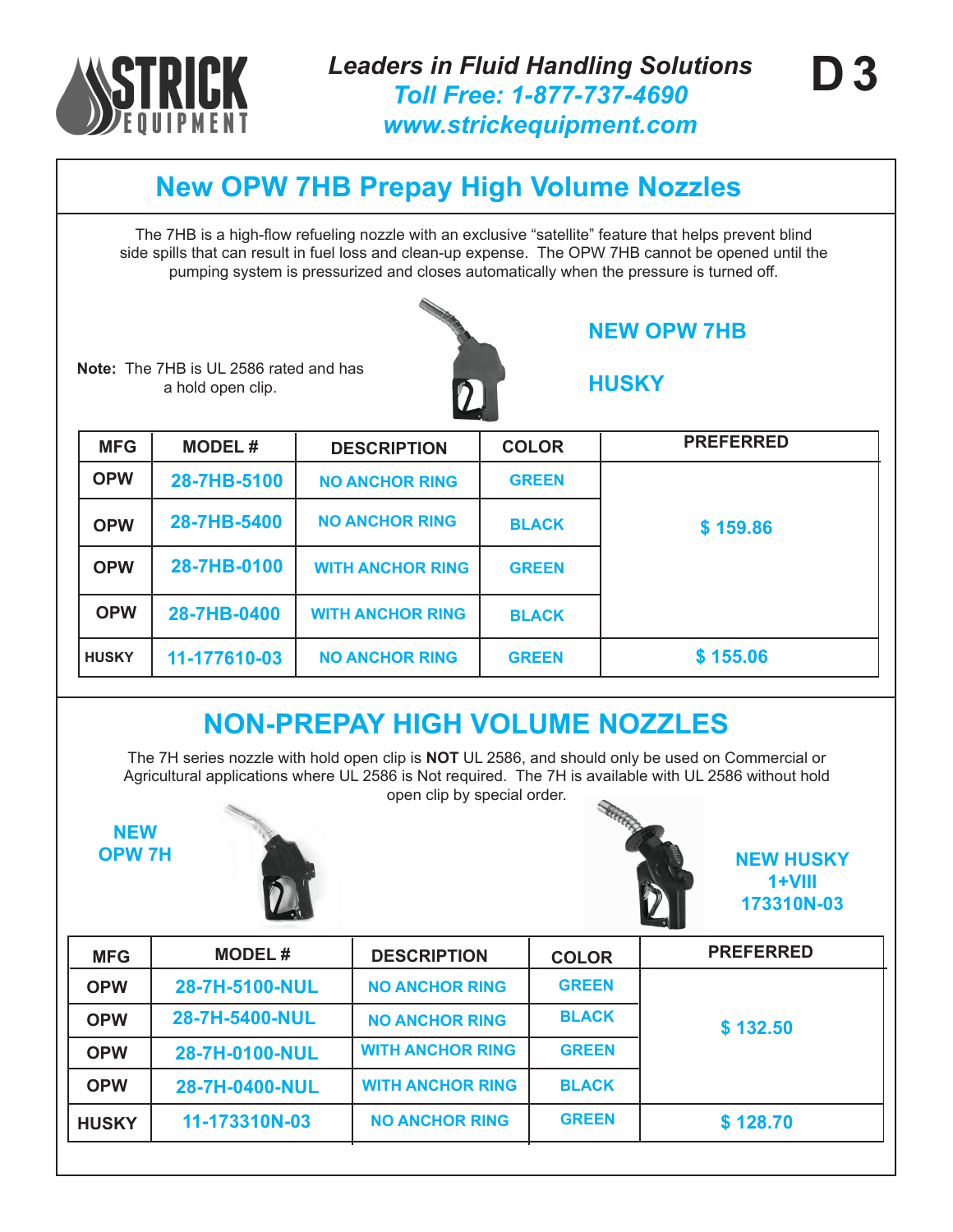

**1GS**

## **AUTOMATIC NOZZLES**

## **1 GS AUTOMATIC FARM NOZZLE WITH HOOK AND HOLD OPEN CLIP**

**\* This nozzle with hold open clip is NOT UL 2586 rated.**

| <b>MODEL#</b>                                         | <b>COLOR</b> | <b>PREFERRED</b> |
|-------------------------------------------------------|--------------|------------------|
| 11-045704N-04<br><b>1 GS UNLEADED</b>                 | <b>BLACK</b> | \$80.71          |
| 11-045703N-03<br><b>1 GS LEADED</b>                   | <b>GREEN</b> | \$80.71          |
| 11-045710N-03<br><b>1 GS DIESEL HI</b><br><b>FLOW</b> | <b>GREEN</b> | \$82.94          |

### **HUSKY NEW 1-A AUTOMATIC STATION NOZZLE WITH HOLD OPEN CLIP AND 1" INLET THREADS**

**\* This nozzle with hold open clip is NOT UL 2586 rated.**

|    |                                             | This hozzle with hold open clip is NOT UL 2500 rated. |         |  |  |
|----|---------------------------------------------|-------------------------------------------------------|---------|--|--|
|    | <b>MODEL#</b>                               | <b>COLOR</b><br><b>PREFERRED</b>                      |         |  |  |
|    | 11-209804N-04<br><b>1-A UNLEADED</b>        | <b>BLACK</b>                                          | \$80.71 |  |  |
|    | 11-209803N-03<br><b>1-A LEADED</b>          | <b>GREEN</b>                                          | \$80.71 |  |  |
| 1A | 11-0385<br>1" X 3/4"<br><b>ALUM BUSHING</b> |                                                       | \$3.90  |  |  |

| <b>Fill-Rite 3/4" Automatic Nozzles</b>                                                                   | <b>MODEL#</b>                           | <b>COLOR</b> | <b>PREFERRED</b> |
|-----------------------------------------------------------------------------------------------------------|-----------------------------------------|--------------|------------------|
| 3/4" Automatic Nozzle with Red Cover<br>and Nozzle Hook, Unleaded spout                                   | 01A-N075UAU10<br>Unleaded               | <b>RED</b>   | \$79.34          |
| 3/4" Automatic Nozzle with Green Cover<br>and Nozzle Hook, Leaded (Diesel) spout.<br><b>UL 2586 rated</b> | 01A-N075DAU10<br>Leaded, Diesel         | <b>GREEN</b> | \$79.34          |
| <b>Fill-Rite 1" Automatic Nozzles</b>                                                                     | 01A-N100DAU12<br><b>Diesel Spout</b>    | <b>RED</b>   | \$110.30         |
| 1" Inlet-Automatic Nozzle with<br>Cover, Diesel Spout and Hook                                            | 01A-N100DAU12G<br><b>Diesel Spout</b>   | <b>GREEN</b> | \$110.30         |
| <b>UL 2586 rated</b>                                                                                      | 01A-N100DAU13<br><b>Ultra High Flow</b> | <b>RED</b>   | \$154.80         |
|                                                                                                           | 01A-N100DAU13G<br>Ultra High Flow       | <b>GREEN</b> | \$154.80         |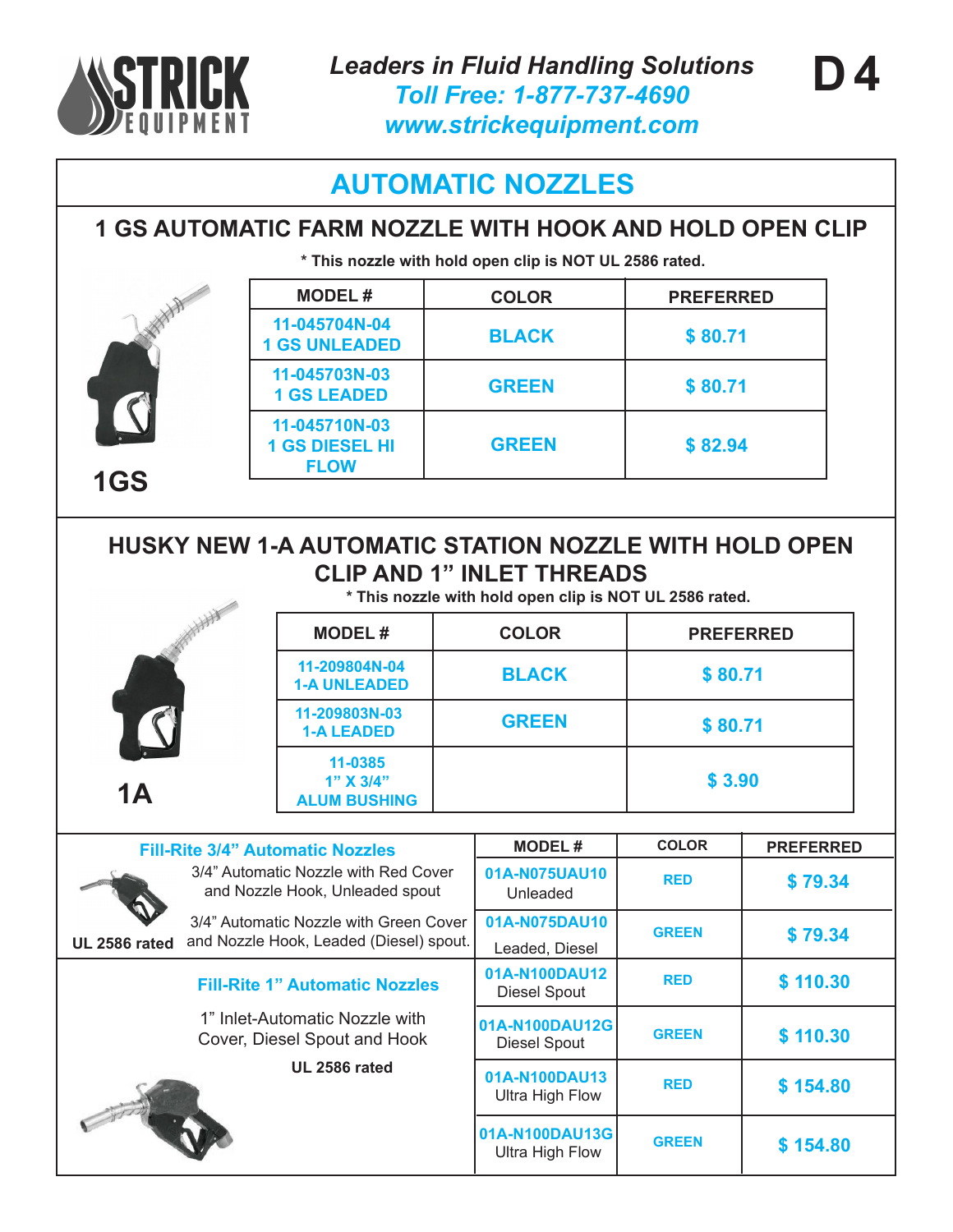

*Leaders in Fluid Handling Solutions Toll Free: 1-877-737-4690 www.strickequipment.com*

| <b>RECONNECTABLE BREAKAWAYS</b> |  |
|---------------------------------|--|
|                                 |  |

### **Reconnectable Breakaway**





The OPW 68EZR Reconnectable Breakaway is design for retail fueling operations to deliver an increased level security in the event of a drive off. Upon seperation the dual valves seat automatically, stopping the flow of fu and limiting fuel spillage while protecting the dispensin equipment.

#### **CATLOW CAMTWIST MAGNETIC BREAKAW**

The Cam Twist is Catlow's revolutionary ma netic inspectable breakaway. With the abilit seperate and inspect. You have assurance your breakaway will perform when you ne it to most, and thus eliminating the need fo "Remove By' date.

#### **HUSKY MAGBREAK**

NEW Husky Magbreak gives assurance of proper reconnect using a simple "twist to lock" fea Absorbs line shock in excess of psi at 17 GPM. High impact resi polymer housing

**11-CP10WB.75**

**MALE X MALE** 

**5/8" X 9"**

**11-CP16WB.75**

**1" X 9"**

**11-CP12WB.75 3/4" X 9"**

**\$ 25.43**

**\$ 33.46**

| <b>BLE BREAKAWAYS</b>         |                                                          |                       |                  |  |
|-------------------------------|----------------------------------------------------------|-----------------------|------------------|--|
|                               |                                                          | <b>MODEL#</b>         | <b>PREFERRED</b> |  |
|                               |                                                          | 28-68EZR-7575<br>3/4" | \$87.93          |  |
| ıed<br>l of<br>٦e<br>el<br>٦g |                                                          | 28-68EZR-1010<br>1"   | \$127.08         |  |
| <b>IAY</b><br>ag-             | 05-CTM75<br>3/4"                                         |                       | \$92.11          |  |
| that<br>ed<br>r a             | ty to<br>05-CTM100<br>1"                                 | \$134.20              |                  |  |
| /ou<br>tion                   |                                                          | 11-8330<br>3/4"       | \$90.58          |  |
| iture.<br>1450<br>istant      | 11-8331<br>1"                                            |                       | \$136.59         |  |
|                               | <b>PREFERRED</b>                                         | <b>MALE X SWIVEL</b>  | <b>PREFERRED</b> |  |
|                               | <b>11-CP10WB.75SV</b><br>\$19.96<br>5/8" X 9" M x SWIVEL |                       | \$36.32          |  |
|                               |                                                          | 11-CP12WB.75SV        |                  |  |

**3/4" X 9" M X SWIVEL**

**\$ 41.08**

**\$ 60.36**

**11-CP16WB.75SV**

**1" X 9" M X SWIVEL**

**Available in 3 Sizes** Use between nozzle & breakaway or between dispenser outlet and breakaway.

**BREAKAWAY HOSES**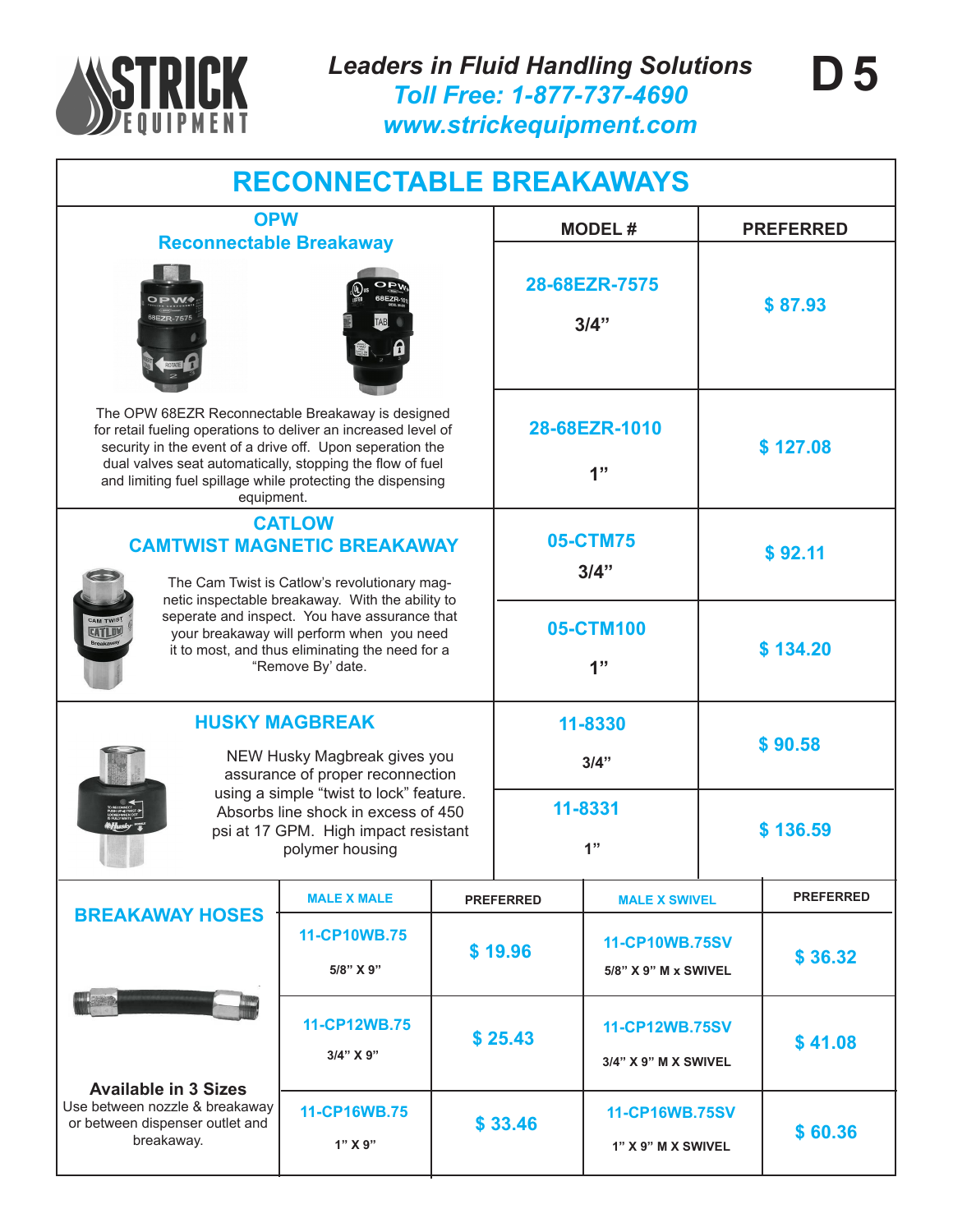

| <b>SINGLE USE BREAKAWAYS</b>                                                                                                                                                                                                                                                                                                                             |                                                                                            |                      |                  |  |
|----------------------------------------------------------------------------------------------------------------------------------------------------------------------------------------------------------------------------------------------------------------------------------------------------------------------------------------------------------|--------------------------------------------------------------------------------------------|----------------------|------------------|--|
|                                                                                                                                                                                                                                                                                                                                                          | <b>OPW</b>                                                                                 | <b>MODEL#</b>        | <b>PREFERRED</b> |  |
|                                                                                                                                                                                                                                                                                                                                                          | <b>Single Use Breakaway</b><br>Available in 3/4" NPT                                       | 28-66V-0300<br>3/4"  | \$41.41          |  |
|                                                                                                                                                                                                                                                                                                                                                          | OR.<br>1" NPT Inlet/Outlet                                                                 | 28-66V-1300<br>1"    | \$95.07          |  |
|                                                                                                                                                                                                                                                                                                                                                          | <b>Husky</b><br><b>Single Use Breakaways</b><br>Available in 3/4" NPT                      | 11-2273<br>3/4"      | \$43.99          |  |
|                                                                                                                                                                                                                                                                                                                                                          | <b>OR</b><br>1" NPT Inlet/Outlet                                                           | 11-5812<br>1"        | \$100.10         |  |
| <b>Catlow Single Use Breakaway</b><br>The single use breakaway is a<br>rugged heavy duty in-line break-<br>away designed to be installed<br>between the fuel dispenser and<br>the nozzle. Designed for truck-<br>il-Safe Breakal<br>stops and high volume stations<br>Safe Breaka<br>that allows for high capacity<br>fueling with little pressure drop. |                                                                                            | 05-C86NT<br>3/4"     | \$37.77          |  |
|                                                                                                                                                                                                                                                                                                                                                          |                                                                                            | 05-C100N<br>1"       | \$91.91          |  |
|                                                                                                                                                                                                                                                                                                                                                          | <b>SWIVEL/BREAKAWAYS COMBINATION</b>                                                       |                      |                  |  |
|                                                                                                                                                                                                                                                                                                                                                          |                                                                                            | <b>MODEL#</b>        | <b>PREFERRED</b> |  |
|                                                                                                                                                                                                                                                                                                                                                          | <b>OPW</b><br><b>Swivel/Breakaway Combo</b><br>Installed at nozzle, replaces swivel, break | 28-66SB-7575<br>3/4" | \$128.22         |  |
|                                                                                                                                                                                                                                                                                                                                                          | hose & breakaway.                                                                          |                      |                  |  |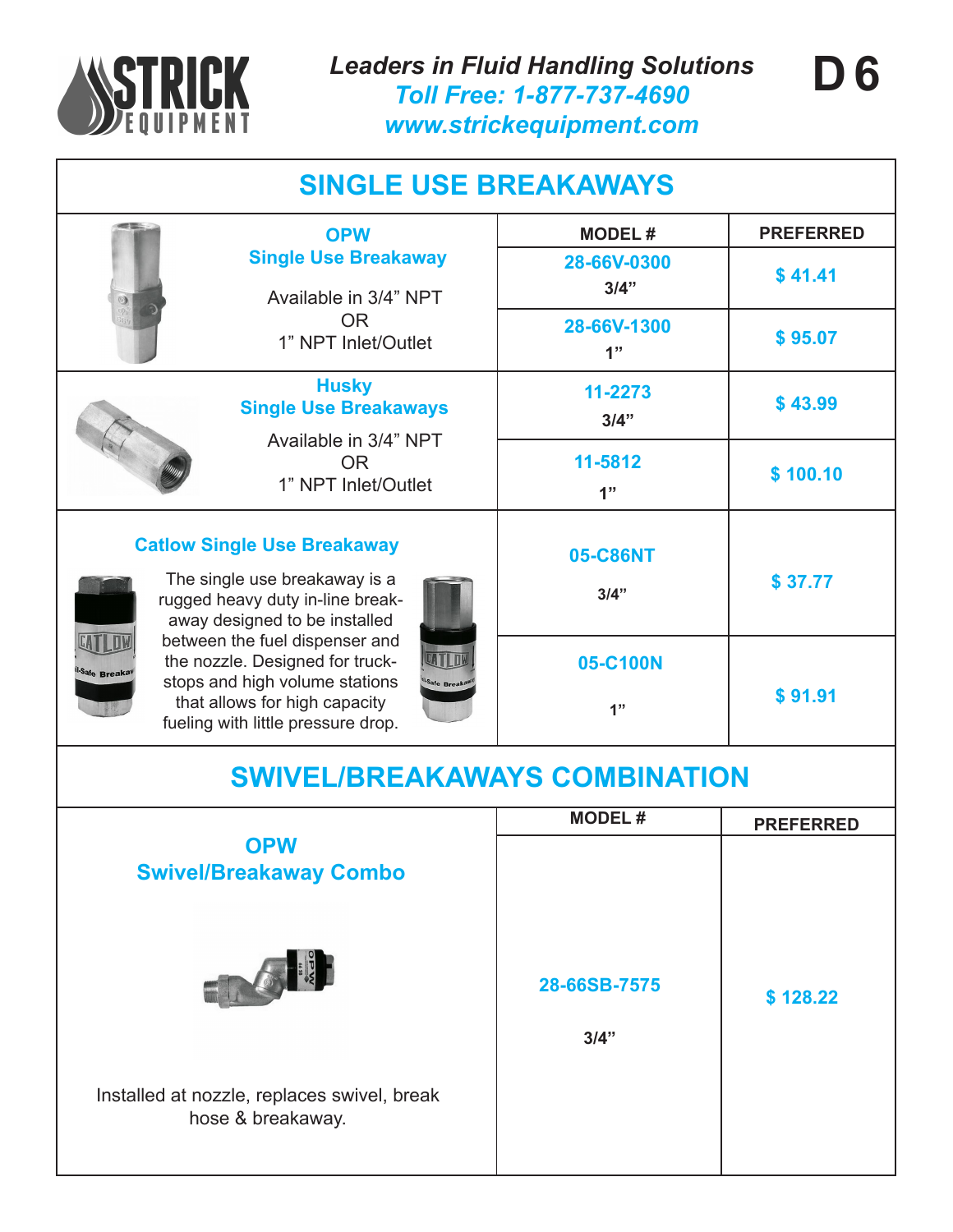

|  | <b>Catlow Twister Swivel</b>                                      | <b>MODEL#</b>           | <b>PREFERRED</b> |  |
|--|-------------------------------------------------------------------|-------------------------|------------------|--|
|  | The Twister Swivel raises the<br>level of swivel flexibility with | 05-C720-3/4"            | \$33.37          |  |
|  | two (2) high flow 360° rotating<br>swivel ends.                   | 05-C720-1"              | \$61.67          |  |
|  | <b>OPW 45 Swivel</b>                                              | 28-45-5060              | \$38.41          |  |
|  | Available in 3/4" NPT                                             | 3/4"M x 3/4"F           |                  |  |
|  | <b>OR</b><br>1" NPT Inlet/Outlet                                  | 28-45-5075              | \$73.92          |  |
|  |                                                                   | $1"M \times 1"F$        |                  |  |
|  | <b>OPW Value Swivel</b>                                           | 28-241-TPS-0241<br>3/4" | \$31.28          |  |
|  | Available in 3/4" NPT<br><b>OR</b><br>1" NPT Inlet/Outlet         | 28-241-TPS-1000<br>1"   | \$58.40          |  |
|  |                                                                   | 11-0350                 | \$32.60          |  |
|  | <b>Husky Multi-Plane Swivel</b><br>3/4" x 3/4" NPT<br><b>OR</b>   | 3/4"                    |                  |  |
|  |                                                                   | 11-0087                 | \$58.12          |  |
|  | 1" x 1" NPT                                                       | 1"                      |                  |  |
|  | <b>Husky Heavy Duty High</b><br><b>Flow Swivel</b>                | 11-4860                 | \$91.88          |  |
|  | 1" NPT HD                                                         | 1"                      |                  |  |
|  | <b>Catlow Straight Hose</b>                                       | 05-ILS-N7575            |                  |  |
|  | <b>Swivel</b>                                                     | 3/4"                    | \$31.75          |  |
|  | Available in 3/4", 1" and 1 1/2" NPT<br>Inlet/Outlet              | 05-ILS-N100100          |                  |  |
|  |                                                                   | 1"                      | \$55.72          |  |
|  |                                                                   | 28-36S-5080             | \$29.36          |  |
|  | <b>OPW 36S Hose Swivel</b>                                        | 3/4"M x 3/4"F           |                  |  |
|  | 3/4" x 3/4" NPT<br><b>OR</b>                                      | 28-36S-5090             | \$54.33          |  |
|  | 1" x 1" NPT                                                       | $1"M \times 1"F$        |                  |  |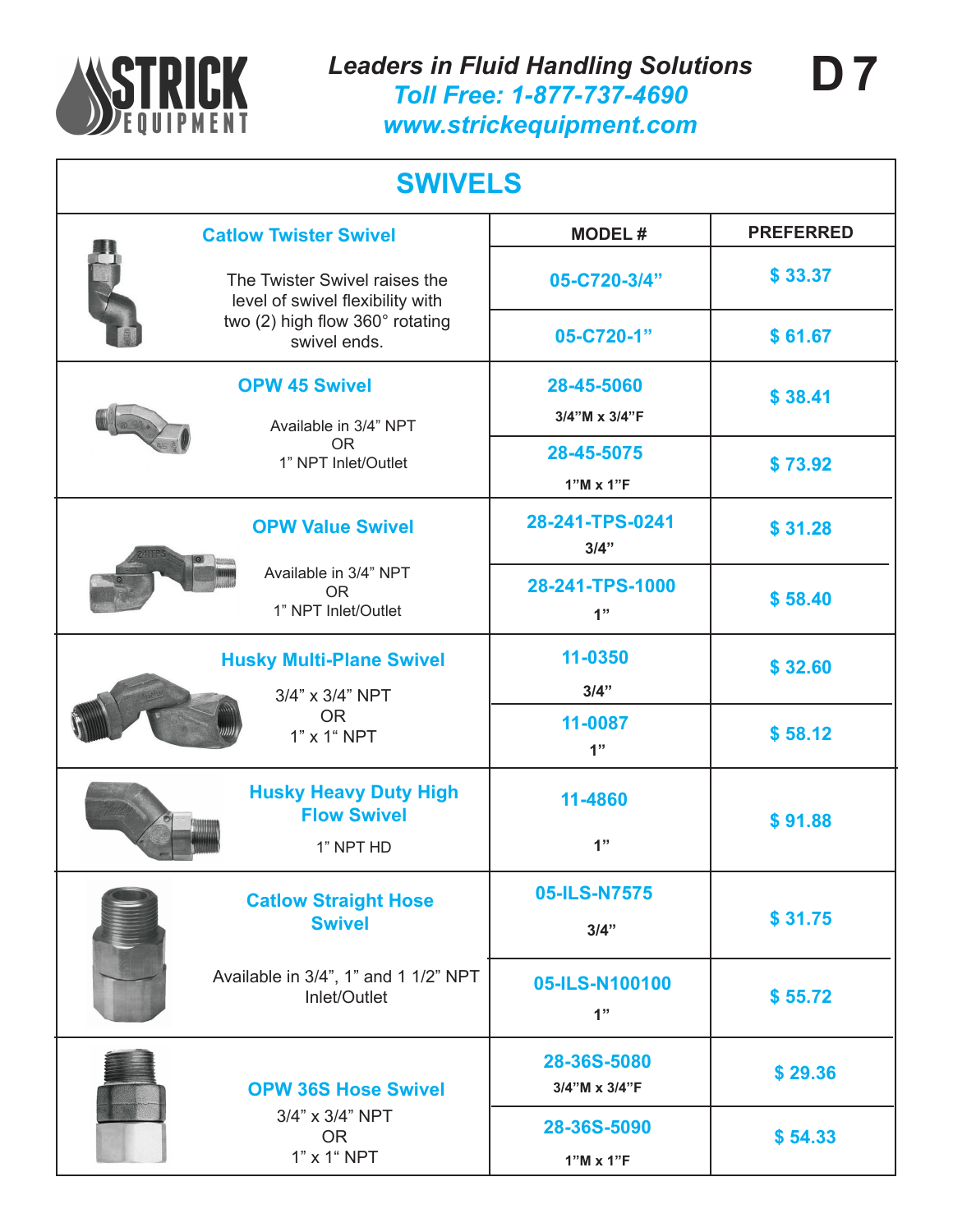

*Leaders in Fluid Handling Solutions Toll Free: 1-877-737-4690 www.strickequipment.com*

## **SERVICE STATION HARDWALL HOSE**

**Wirebraided hoses: Flexibility of a softwall hose, Durability of a hardwall hose.**



*Service Station hoses are individually boxed, 10 to a case. We will sell any quantity, no minimum required.*

**\$ 241.51**

**\$ 397.33**

**D 8**

### **MALE X MALE MALE X SWIVEL**

**11-CP16SW25**

**11-CP16SW50**

**11-CP16SW75**

|                                         |                    | <b>IVIALL A OYYIVLL</b>  |  |                      |                  |  |  |
|-----------------------------------------|--------------------|--------------------------|--|----------------------|------------------|--|--|
| <b>SIZE</b>                             | <b>MODEL#</b>      | <b>PREFERRED</b>         |  | <b>MODEL#</b>        | <b>PREFERRED</b> |  |  |
| 5/8" X 9'                               | <b>11-CP10WB09</b> | \$46.67                  |  | <b>11-CP10WB09SV</b> | \$67.63          |  |  |
| 5/8" X 10'                              | <b>11-CP10WB10</b> | \$56.45                  |  | <b>11-CP10WB10SV</b> | \$57.43          |  |  |
| 3/4" X 9'                               | <b>11-CP12WB09</b> | \$60.92                  |  | <b>11-CP12WB09SV</b> | \$55.35          |  |  |
| 3/4" X 10'                              | 11-CP12WB10        | \$52.13                  |  | <b>11-CP12WB10SV</b> | \$59.53          |  |  |
| 3/4" X 12"                              | <b>11-CP12WB12</b> | \$58.42                  |  | <b>11-CP12WB12SV</b> | \$65.00          |  |  |
| 3/4" X 14'                              | 11-CP12WB14        | \$65.33                  |  | <b>11-CP12WB14SV</b> | \$71.92          |  |  |
| $3/4$ " X 17'                           | <b>11-CP12WB17</b> | \$96.54                  |  | <b>11-CP12WB17SV</b> | \$83.02          |  |  |
| 3/4" X 20'                              | <b>11-CP12WB20</b> | \$88.17                  |  | <b>11-CP12WB20SV</b> | \$94.60          |  |  |
| $1"$ X 10'                              | 11-CP16WB10        | \$74.49                  |  | <b>11-CP16WB10SV</b> | \$83.02          |  |  |
| 1" X 12"                                | 11-CP16WB12        | \$80.44                  |  | <b>11-CP16WB12SV</b> | \$92.04          |  |  |
| 1" X 14"                                | 11-CP16WB14        | \$89.61                  |  | <b>11-CP16WB14SV</b> | \$101.21         |  |  |
| 1" X 17'                                | <b>11-CP16WB17</b> | \$102.97                 |  | <b>11-CP16WB17SV</b> | \$114.57         |  |  |
| 1" X 20"                                | <b>11-CP16WB20</b> | \$116.66                 |  | <b>11-CP16WB20SV</b> | \$128.22         |  |  |
| <b>SOFTWALL HOSE EXTRA LONG LENGTHS</b> |                    |                          |  |                      |                  |  |  |
| <b>MODEL#</b>                           |                    | <b>SIZE</b>              |  |                      | <b>PREFERRED</b> |  |  |
| <b>11-CP12SW25</b>                      |                    | 3/4" X 25' Softwall Hose |  |                      | \$83.67          |  |  |
|                                         |                    |                          |  |                      |                  |  |  |

11-CP12SW50 3/4" X 50' Softwall Hose **\$ 148.03** 

**11-CP12SW75** 3/4" X 75' Softwall Hose **\$ 247.29**

1" X 25' Softwall Hose **\$ 132.90**

1" X 75' Softwall Hose

1" X 50' Softwall Hose